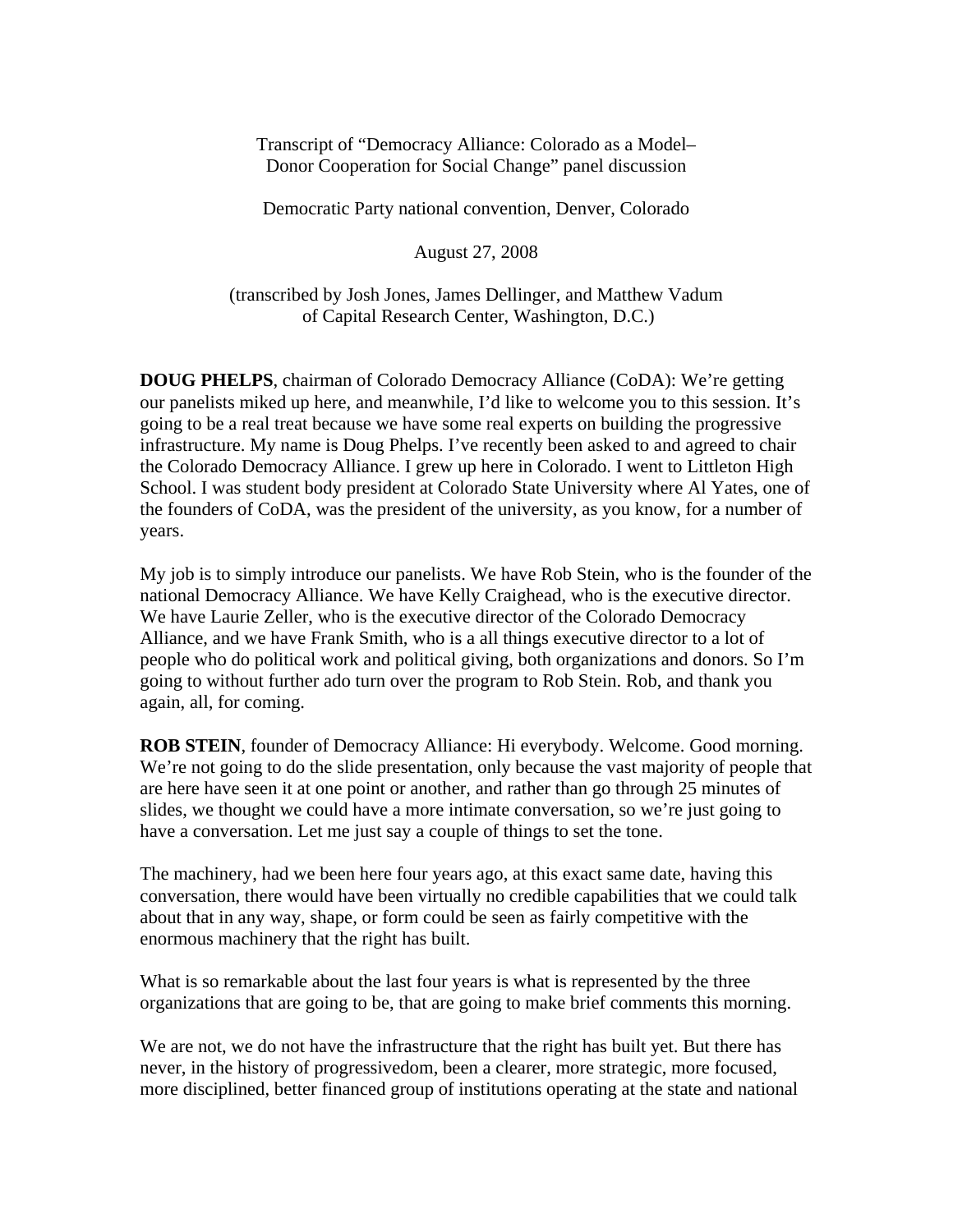level. And that's what these three organizations represent. And of course, it isn't sufficient just to build institutions; you have to build institutions that are promoting a set of values, and a set of policies that are coherent. And so while we, as Democrats and progressives, still are ringing our hands at this very moment in this very city that we don't quite have the message down right, and it feels scary, 'cause we don't have the message down right. We're about to witness the best message that we can possibly muster that will be delivered Thursday night by our nominee. And over the next 70 days, that message is going to be as compelling as any message we've had in a while. And the message that he's going to deliver is built upon the work that these organizations have been doing. It's his own words. It's his own way of crafting it, but it's built on the work that these organizations are supporting.

So what we need to be unbelievably proud and hopeful about, as we enter these next 70 days, and then we begin governing, is that we are getting it together. We're being more businesslike. We're being more professional. We're being more strategic. We're being better financed. That is the good news. I want to have one moment of reality checking though. The machinery that the right has built, the 400-million dollars a year of policy institutions, the 50-million dollars a year of leadership training organizations, the nearly a billion-dollars a year worth of very targeted media, the half a billion dollars a year of civic engagement— the NRA, and the Focus on the Family. This machinery, as depleted, as the leadership and the Republican brand is right this minute —and it is— their office holders are obviously discredited, as depleted as they are, this machinery is alive and well. And it is focused laser like in the next 70 days, on candidates up and down the ballot.

And if Barack Obama becomes our next president, when Barack Obama becomes our next president, they are going to do everything they can to frustrate his ability to govern. So they have not gone away, so win or lose, we can't stop building. We must continue building what we have started. So with that, Laurie Zeller is leading the effort here in Colorado at the staff level. They're a wonderful group of wonderful board members with the effort in Colorado. She's leading the group in Colorado. She'll talk for a few minutes about what's happening in Colorado.

Frank Smith and I co-manage a quiet little project that is helping 18-other states beyond Colorado, try to get up to Colorado's level of sophistication and organizational development. A project called Committee on States. And there are a bunch of states, where over the next couple of years a lot of development is going to happen. And Kelly Craighead, the inimitable Kelly Craighead, is the executive director, managing director, of the Democracy Alliance, and there is no organization in the country that has done more in the last four years to help build the 30 or so organizations that help form the core of what is happening all around the country, and she'll talk about that. So Laurie, why don't you do your thing for a few minutes and then we're going to open this up.

**LAURIE HIRSCHFELD ZELLER** (Executive Director, Colorado Democracy Alliance): Thank you, Rob. At CoDA we're very proud to be…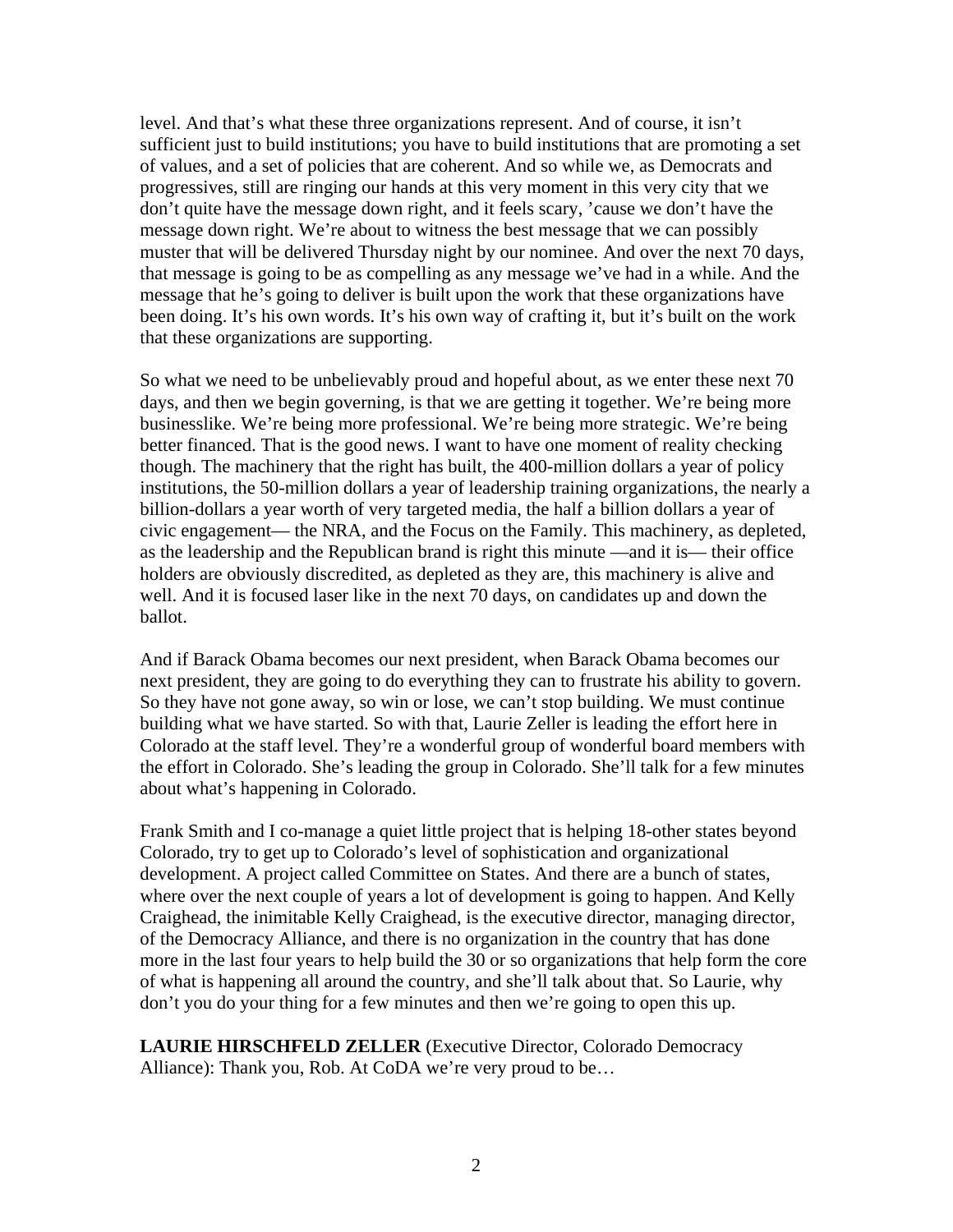#### **ROB STEIN**: Oh, you have a lump.

**LAURIE HIRSCHFELD ZELLER**: Yeah, to be the poster child for state based collaboratives. We embrace the progressive label in our giving and in the strategic role that we play in Colorado politics.

Our job is to build a long-term progressive infrastructure in Colorado, while we're conceding nothing in the short term, in terms of progressive goals at the ballot box. We provide services to our members in terms of research, advice on their giving, activating their collective interaction, to help make the progressive sector stronger. But our role is really to harness the financial resources as well as the brains and the energy of the progressive sector. And I want to stress that it's not just individual donors. One of the things that has been crucial in making the work of the Colorado Democracy Alliance effective in Colorado has been our partnership with institutional donors and activists organizations, in labor particularly. That's been a major part of how we get our work done here.

One of the things that I wanted to do today was highlight some examples of the organizations that we support. We have a conceptual map that shows five different areas of activity. One of them is leadership, there is communications, there's research and ideas, there's civic engagement, and there's constituency development. And the groups that we nurture and we sustain and whose interaction we try to enable fall into those categories generally.

One of the organizations that's active at the national level that has a very effective presence here is America Votes, which is, works to coordinate the work of the advocacy organizations here. They, in Colorado there are 37 member organizations – that represents almost a quarter of a million Colorado members and a reach into the activist community that's crucial for achieving both electoral goals and progressive change over time. And most of the organizations that sit at the America Votes table are the same ones that sit in your home states or Colorado affiliates.

But one homegrown group I wanted to focus on particularly was New Era Colorado. They're a youth-vote oriented and focused on really innovative uses of technology, of communications, and different ways of activating youth, particularly non-college youth, who are obviously a transitory population and we have a lot of party activity and candidate activity hasn't really figured out how to reach those folks. They're doing baseline work here that's very innovative and that we're going to be tracking, and nurturing in the future. One of the research organizations is the Bell Policy Center. As you may know, we have an arcane constitutional provision that requires that voters have to approve any increase in taxes and spending. And the Bell has developed an expertise and a communications capacity on those issues that has helped to empower the progressive sector to be able to talk about the funding concerns of the states, and really about the role of government, that it plays. There are 19 measures on the ballot here in Colorado, and the Bell is serving as an information conduit for progressive organizations and progressive leaders.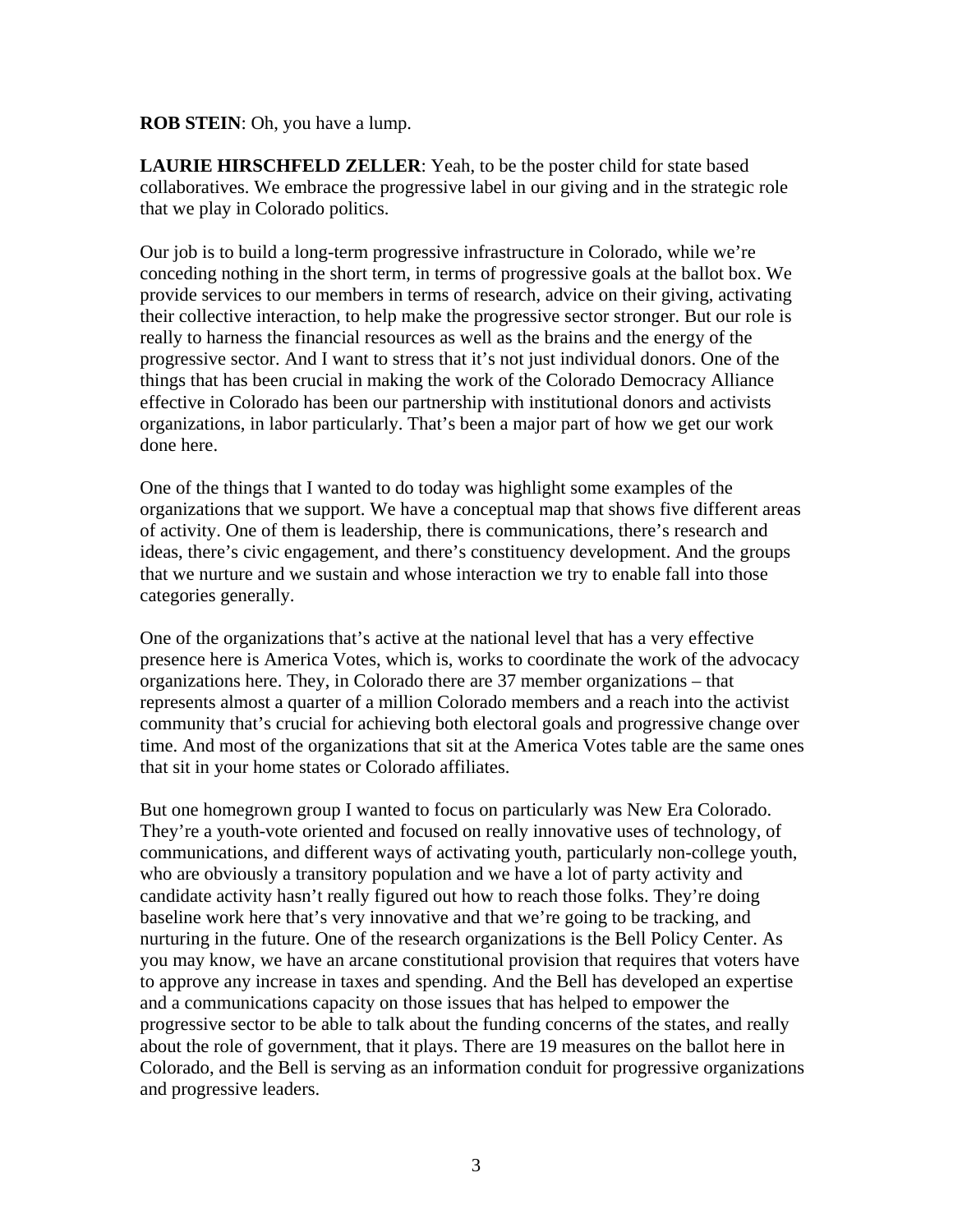One of our favorite communications organizations is ProgressNow, which is known for its very edgy, punchy communications capacity. What is lesser known is its ability to enable the progressive sector; to provide progressive organizations with online resources with communications, tools, and with training and methods of working together through RootsCamp, through the Big Tent, if you haven't been to the Big Tent, which is down on Wynkoop Street. It's an amazing structure and it's been a great sort of off-site venue for convention activity.

Progressive Majority is our state based leadership development entity. If you, Colorado has had a conservative leadership organization here, the Leadership Program of the Rockies, which has been responsible for training and recruiting the conservative leadership here for a generation. Progressive Majority, Center for Progressive Leadership, the Colorado Institute for Leadership Training, are working to bring together diffuse leadership resources for the progressive sector. Finally, the Latina Initiative is a 501-C-3 that's working specifically through Latino voters to register voters, to provide citizenship training, through conferences, workshops, special events. They're going to be registering 5,000 new Colorado voters which is a 110% increase in that community from previous years.

CoDA works with all these organizations to foster interaction, to make sure that they have not only the financial resources but also access to best practices, and to the information they need to do their work better. We function as, we are structured as a taxable non-profit corporation, but we function as a membership organization. We're working to build a donor community here; we're working to enable their communications, with organizations and with political entities, and we do so in a structure that provides privacy for members, but also offers us the flexibility to work in relationships with other political entities that gives us some agility and effectiveness.

Our focus is making our investments meaningful for individual donors, both in terms of what they want to achieve individually, but also to provide collective strategic impact, which isn't available otherwise.

I've been struck this week as friends from out of town have come here from the convention that they're pleased to find a sophisticated modern city here. I think they pictured a frontier town, and we were encircling the wagons, surrounded by hostile red conservative populations. And I think the emphasis that we need to send to progressives around the country is that the tents have been struck, and we're building a community here. And there is an irrigation system in place that is going to provide a harvest later this fall, but that's also building a community and building an infrastructure for the long term.

**ROB STEIN:** And in the absolutely finest form of flattery, the Weekly Standard, which is the most respected conservative-right opinion journal in the country, did a cover story about a month ago, written by Fred Barnes, on the Colorado Model. And it is a warning shot to conservatives in America, that if the Colorado Model is replicated elsewhere,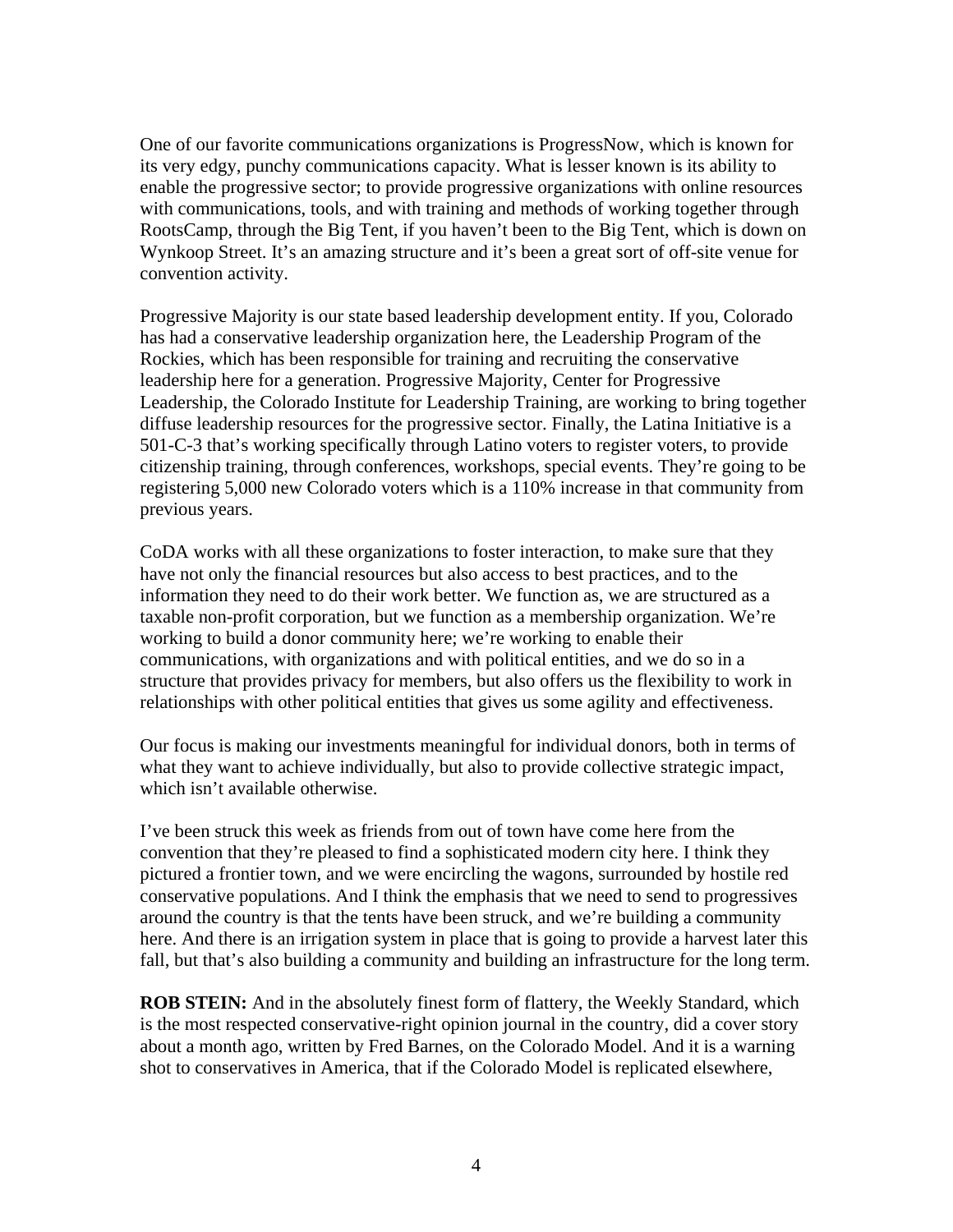conservatives have nothing comparable to possibly compete with it and they had better watch out.

#### [applause]

Yay Colorado, is exactly right. And it really is the model. And you're blessed here with some extraordinary organizations, and some significant wealth to support those organizations. And every place doesn't have all of those assets in place. But as Frank now is going to tell you, there are 18 other states where there are major donors and significant groups that are building, not specifically on the exact model, not building the exact same way because each state is different, but are building.

**FRANK SMITH** (investment services consultant, Democracy Alliance): Yeah, thanks Rob. I'm an attorney; I also work for the Democracy Alliance in the civic engagement front, and do some of the political work that is necessary to do out of there, and work with Rob.

For the last two decades, I've traveled the country in election years, trying to figure out the best uses of money to elect progressive Democrats, and to get progressive policies done, both in the states and the federal level. I remember the first time I came to Colorado was in the '86 Senate race, and I wandered around Denver and Boulder, trying to find groups that could do some of the work that was necessary to with that Senate race, and ended up winning it very narrowly.

But in a number of ways, the right had a big resurgence here, in the late eighties and early nineties that has now been reversed. And as Rob mentioned, building on the Colorado Model, in other states donors have started really taking ownership of trying to work in states to build the kind of both party structure that could have an impact, as well as NGO sector that could do both the kind of policy work and the kind of civic engagement work that can help persuade voters and win elections.

And it's really heartening, because as you build a local donor network, the donors are able to interact both with the party and with the independent sector. The independent sector can't interact with the party much, unless it's, for the most part. But having donors who are willing to organize themselves, and also vouch for groups in their states, they're able to help validate to out of state donors that investing in this organization in this state is really both a cost effective short term investment but also is going to pay off for changing politics in the state and the country in the long term. So, I could go on and on about…

**ROB STEIN:** Name some of the states.

**FRANK SMITH:** New Mexico, Wisconsin, Minnesota, we made some progress in Utah and Wyoming, thanks to Chris, Ohio, we've made a little bit of progress in Michigan, I mean…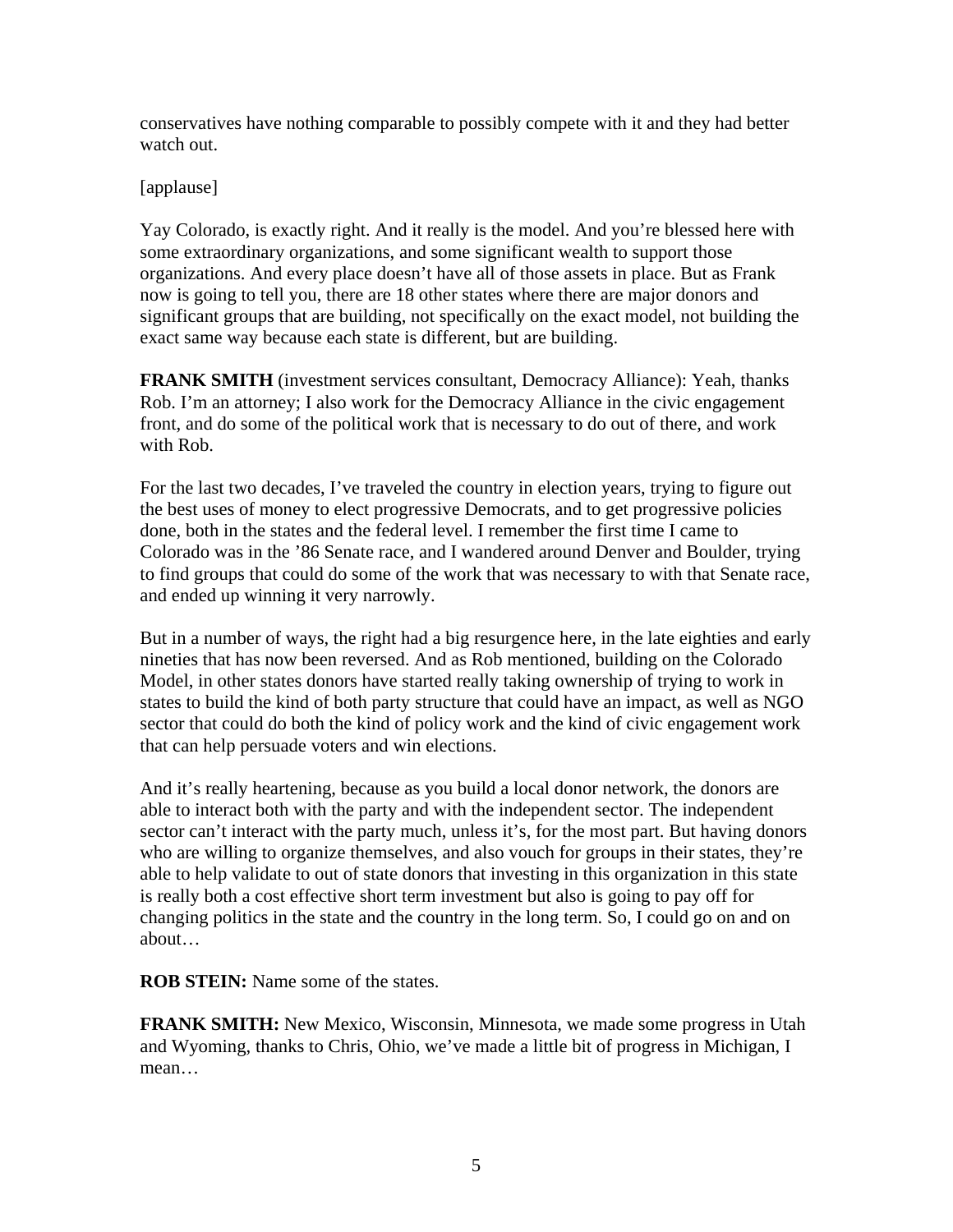#### **ROB STEIN**: North Carolina, Maine.

**FRANK SMITH**: North Carolina, Maine,

**ROB STEIN**: Donors are forming, and groups are getting support. And we've just, now we have to get it to the next level.

**FRANK SMITH:** And there's some tension, obviously, you know we had a big meeting in Ohio, with the governor and the state party. And in some ways, money in their view is scarce, so there's going to be some tension in these states. But in other states, people understand the reason to invest both in the state party and the independent sector. The law is different in every state about taking, some states have limits of what you can give them. So in some states you're going to have to build much stronger NGO sectors than the party. And unfortunately, in many, many states that I've been into the state party structures are just notoriously and historically weak.

**ROB STEIN:** There are three states that are head and shoulders above all the other states in terms of building a healthy sustainable progressive infrastructure. They are Colorado, Minnesota, and Wisconsin. And in all three of those states, they have structured donor alliances, 15 or 20 or 25 individual and institutional donors, aggregating their money, and putting it out in a strategic and coordinated way. In about another 10 states, there are very serious donors who have just in the last six to 12 months come to the table, they've got political operatives working with them, and they are going to begin building in a very serious way in 2009 and beyond. And as we know, 2010 is redistricting, there are 35 governors' races, so it's going to be a critically important year, and we hope that there's going to be progressive infrastructure that is advanced, modern, more professional in about 12 or 15 states by 2010.

Kelly Craighead, Democracy Alliance…

**KELLY CRAIGHEAD** (managing director, Democracy Alliance): Well, I should say, Rob and Frank, and so many people in this room should take a lot of credit for all of those donor networks that are organizing in each of those different states, it is so much to your foresight and your leadership, and Al Yates, and those, so many of the founders of the Democracy Alliance, are also the founders of Committee on States and the Colorado Democracy Alliance. And so, so many of you are in this room. So I feel humbled to be up here, thanks Frank, because all of you know all of this much better than I do. Both what Committee on States is trying to do and the Colorado Democracy Alliance is trying to do, and what the Democracy Alliance is trying to do is twofold: One is to build infrastructure, both at the national level and at the state level, but also to build the sustainable progressive majorities.

And I guess my part of this is to say "why?" You know, for the Democracy Alliance, we really struggled, is it infrastructure, is it about a sustainable majority, and in the end we've decided it's both. Because we have a vision of America, that is progressive, that have progressive values and have progressive policies, and how do you do that? You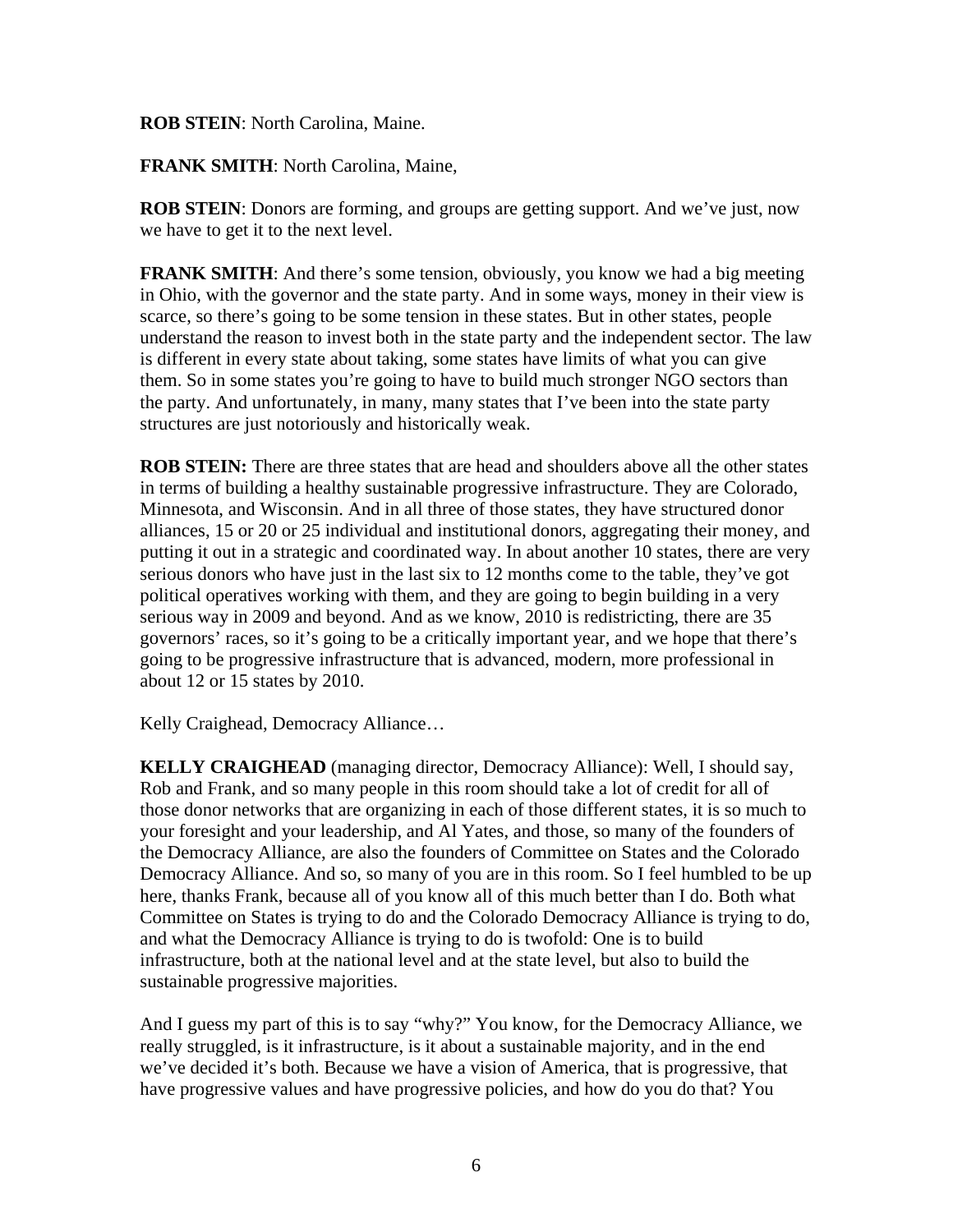know, we failed for 40 years, and in that Power Point that we're not seeing Rob Stein diagrams why that happened, and shows us a path for how we can change that. And part of that is building institutional capacity. But it's also really about getting clear about what we're trying to doing and why we're doing it. So like the Colorado Democracy Alliance, we are also a not-for profit corporation. We are organized as a membership organization, we have two parts to that membership: one of the funders who provide really important patient capital that the movement has not had for a very long time, if ever, Rob. Because all of this is new, and the other half, our Alliance partner organizations who really should be up here, because they're the ones that are doing the work. And what we're tried to do for our members is to provide an investment framework for they can think about what we're trying to build, what is this machine, what is this infrastructure and how are we then going use it. And we do it across four sectors also. We recommend organizations that are developing public policy solutions for our ideas sector, training the next generation of leaders through our leadership sector, organizing and mobilizing –I skipped right over media— we have a media sector where we are trying to do three things: One we're trying to reform the media, which hopefully if we get to 60 votes this year we'll be a lot closer to making an impact on some of the things that we care about in terms of the free press and how we really strengthen democracy, through media monitoring, and how do we actually push the right back and how do we create the space, so in our third area media content generation: how can we move our messages out.

And so you see we're starting to build a machine, generating ideas, moving those messages out to messengers, having leadership cut across the whole thing, and then ultimately civic engagement: how do we get people out to the polls to vote for people who are going to enact the legislation that we think is important to have a real progressive America. So we're honored to have 30 groups in our portfolio, our partners are very diverse, they come from every part of the country, we have over 100 members who are participating as financial partners —.our chairman Rob McKay is in the room— who really has provided some terrific leadership that helps us then provide services at the national level that connect with each of these different states so that there is a synergy. So, one of the hallmarks of the Democracy Alliance is how do you foster coordination and collaboration amongst the groups.

We're also trying to do that amongst the donors at every level. And we're having some real success at it. And I do agree with you, Rob, I don't think we could be in this moment in time had we not had the movement leaders doing the work they do, and the funders who are in this room, doing the work they do, and trying to both build community, but also professionalize the movement, which will make us more effective and more efficient. So I think we should probably just go to [inaudible].

**ROB STEIN**: Yeah let's just open it up. Let me just make one more synergistic point which is this: So the Democracy Alliance over the last 30 months has put about 110 million dollars into 30 groups. I think it's eight of those groups, I'm not sure exactly but something like eight, are on the ground here in Colorado, and are part of the Colorado system. So what is being built nationally is really supporting a lot of multistate organizations that are effecting progressive majority change at the state level. So this is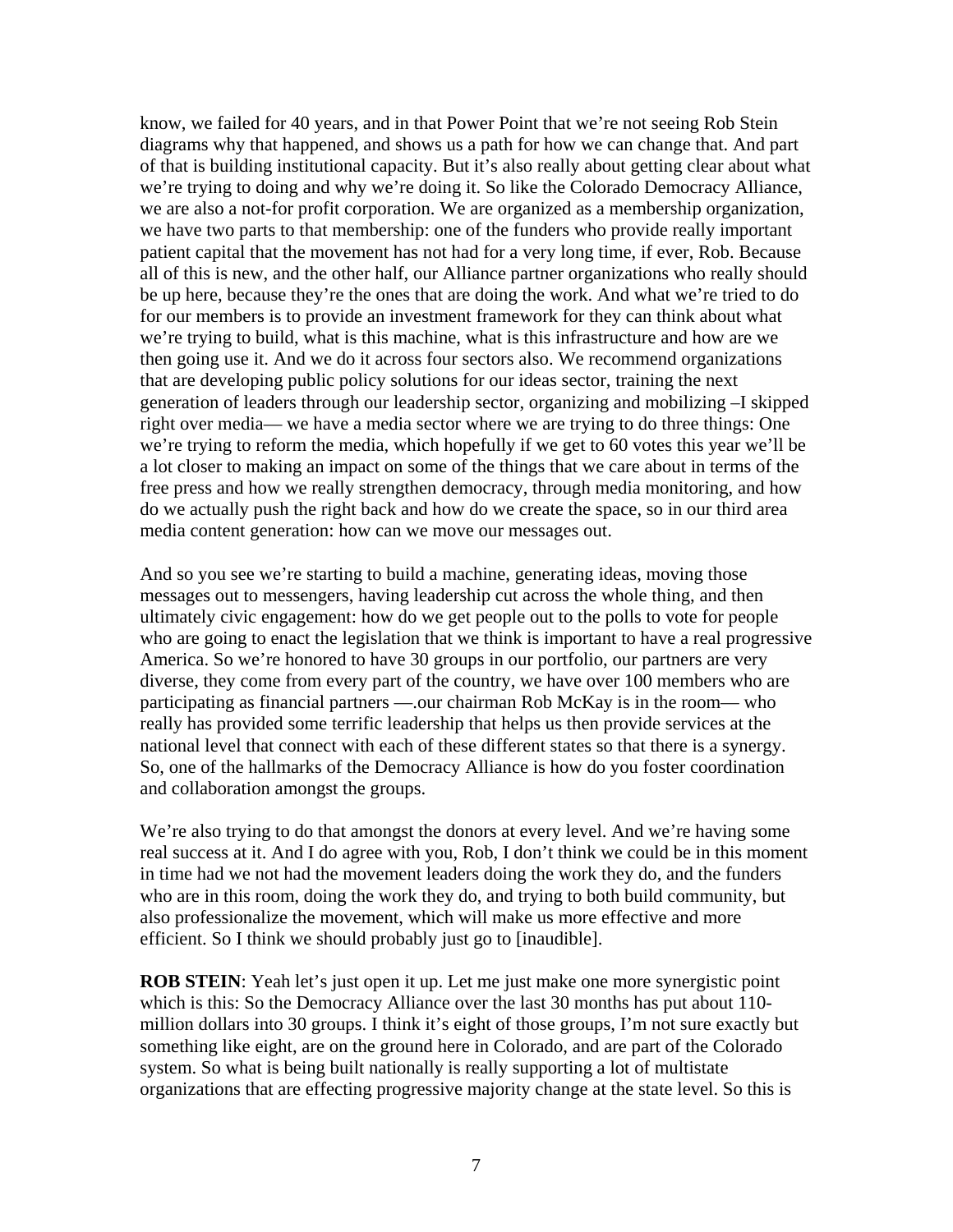all connected. What you see up here is all getting connected. Is it perfect? No. Is it infinitely better than anything we've ever had before? Yes. Is it hopeful for the future? Yes. Let's open up to questions.

# **KELLY CRAIGHEAD**: Nate?

**NATE LOEWENTHEIL** (Roosevelt Institution): I'm just talking about the youth element of all this. I'm a young person. It's strikes me that a huge amount of money is being put into get out the vote work right now to reach young people, but very little thought about how we're going to keep them civically simply engaged and active in the movement right after the election, and it's so easy for people to crash right after they voted and not stay engaged. So I'm wondering what are some of the best programs happening right now that are focusing on what happens on November 5th?

**KELLY CRAIGHEAD:** Do you want to talk a little bit about your program, Nate?

**NATE LOEWENTHEIL:** Oh, I wasn't trying to make a pitch

## **KELLY CRAIGHEAD:** I know, I know.

**NATE LOEWENTHEIL:** Yeah, I run an organization called the Roosevelt Institution, which is a national student policy organization, so we're helping college students get active in the progressive movement by giving them an outlet for their ideas on college campuses. Helping support local and state elected officials with sound research while also encouraging them to get involved in policy organizations after they graduate.

**KELLY CRAIGHEAD**: Why don't you follow up on that, Rob.

**ROB STEIN:** Well, why don't one of you do the youth project that's getting funded, the coordinated youth project.

**FRANK SMITH:** Well we were funding, as you mentioned, a coordinated youth project; it's heavy on the election right now. But it's hopefully by bringing all these youth groups together in both a C-3 table and a C-4 table that we're going to be able to keep those groups together as a force after the election. I mean it's some of the usual suspects that have the ability on college campuses and in community colleges and in other areas to try and both reach, mobilize and turn out youth.

**ROB STEIN**: Name them. Name a few of them.

**FRANK SMITH**: Rock the Vote, League of Young Voters, Young Democrats of America.

**ROB STEIN:** And so here's what they're doing, in addition to executing on their programs, they're now coordinating, they're carving up turf, and they're all putting their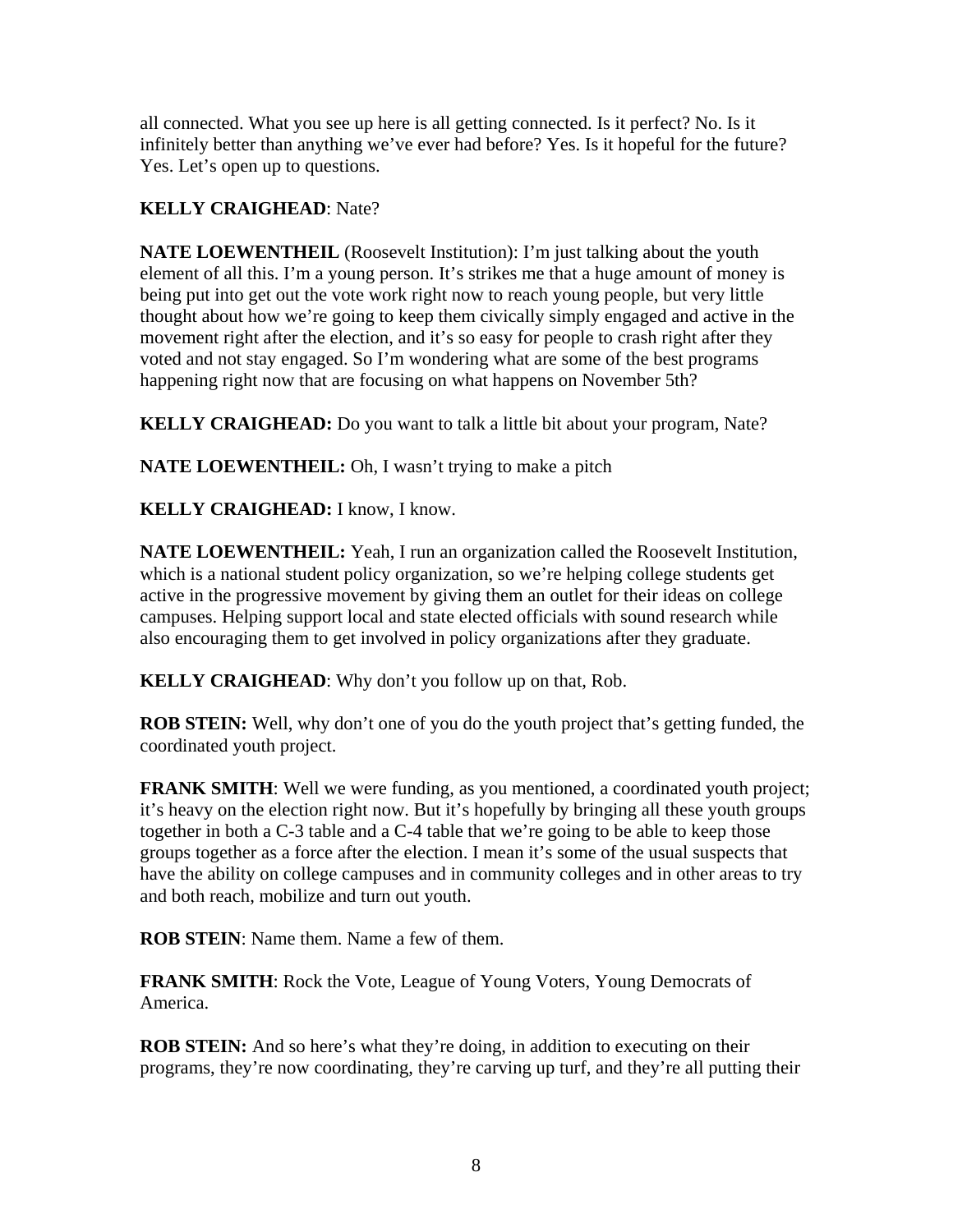data into a central database. So there is a whole new infrastructure support here, that allows for long-term institution building because there's shared information.

**FRANK SMITH:** And we should note, that one of the signature D-A projects that was started in 2005, Catalist, is now being used by both the Obama campaign and all the organizations that are involved so there's information sharing, which is perfectly legal. It's an amazing improvement to the way we used to do outreach, particularly in areas where, so-called red areas where precincts would just being ignored, and we wouldn't get to those voters there because we didn't know who they were.

**KELLY CRAIGHEAD:** So let me say just one other thing about that, Nate, to your question, so I think there is a big focus on registration and G-O-T-V of youth because obviously the trends, and the demographics show that that is going to be the next big voting block, so all of us focus on that obviously because we want to win, whatever that means. It's an important constituency to focus on. I think the next steps after actually getting people into the movement is where we focus on leadership development, and where our ideas groups, like Roosevelt, like Truman, there a number of groups that are focused, not only on young people, and developing young leaders, but also you'll see through the think tanks how they're dealing with issues that will play out 20 or 30 years from now, that will impact that constituency most. So I think you're seeing a thread woven throughout the entire movement, but I think it's starts by getting them in, and that's why you see a focus on that right now.

**LAURIE HIRSCHFELD ZELLER:** Here in Colorado, there's New Era Colorado, which I mentioned is forming itself to be a year-round advocacy portal. It's not just about registering to vote and G-O-T-V, it's about finding ways of reaching younger voters. If you have a moment to go onto YouTube today, go, put in "vote naked," and you will find a Boulder city council video that they did, which you can imagine the pictures. But it is very compelling and it was a great example of using the media creatively. The other thing that's exciting here in Colorado is that the student "PIRGs," are activating and expanding to a number of different campuses in Colorado. Do you want to talk about that, Doug?

**DOUG PHELPS:** We have a question.

**MALE QUESTIONER:** Yeah, I have a question for the benefit of individuals who are here might be interested in affiliating with one of the three organizations. If one of you could describe a little more how they—

**UNIDENTIFIED FEMALE PANELIST**: Or all three.

**MALE QUESTIONER:** Or all three— how they actually, operate. Rob, you made reference to aggregating funds. We don't actually aggregate people's funds, so I think it's important to mention that and just so you can tell how it works.

**KELLY CRAIGHEAD:** I'll go first. So, it actually, we get, we use a lot of shorthand, for us, from the Democracy Alliance, we talk about the Democracy Alliance has done a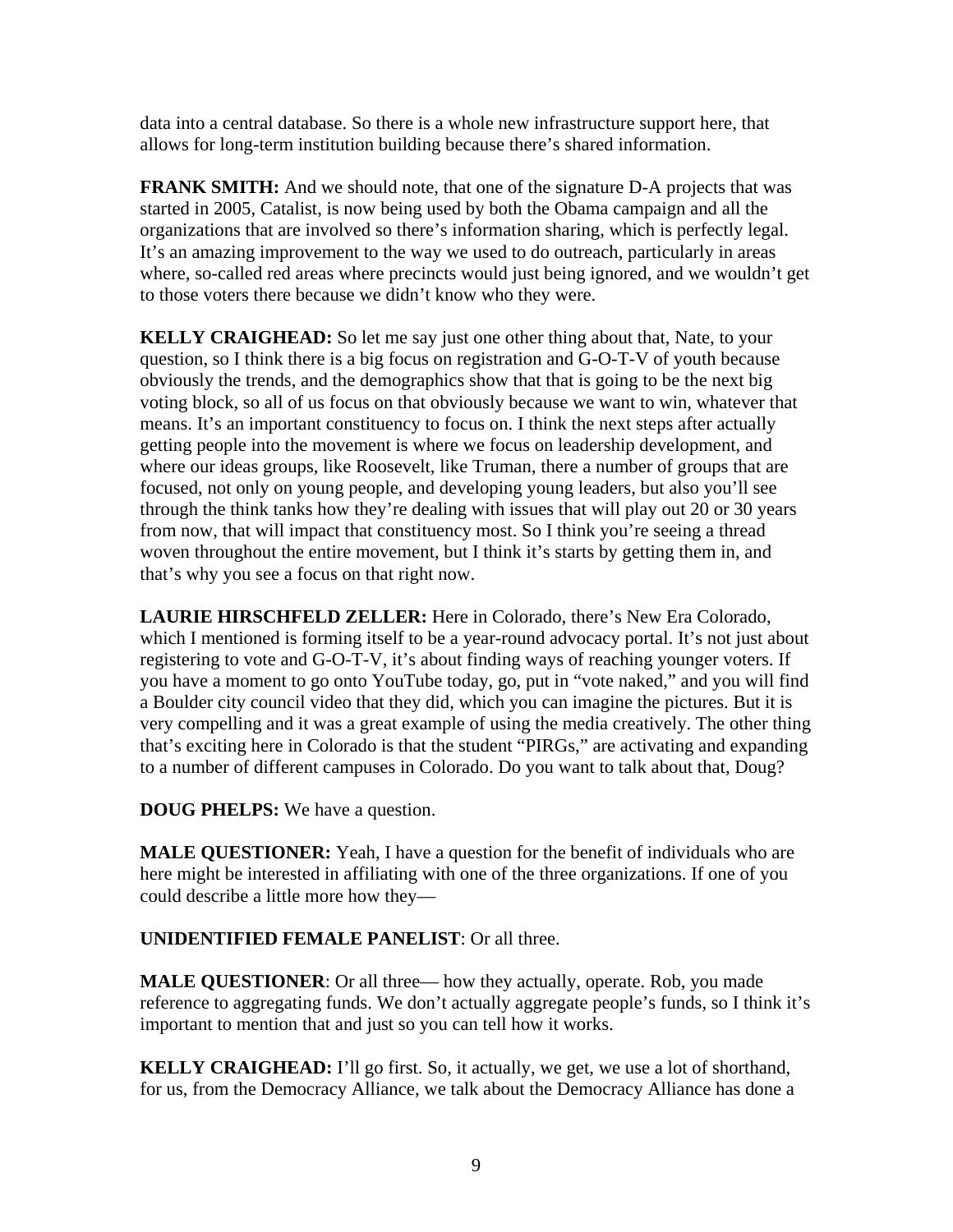hundred-five million dollars. Alliance partners have funded up to 105 million dollars to groups we've recommended. So we lay out our framework, we have a commitment from our members that they are going to reach a certain level and provide that support to the groups we recommend, but we're not a pass-through. The funders actually decide themselves where they're going write their check, and that's how the Alliance operates.

**ROB STEIN:** And that's how all of these operate. Yeah.

## **KELLY CRAIGHEAD:** Yes.

**JEFF BLUM** (USAction, Campaign to Defend America): I had a comment and question, the question I'll start with [inaudible], how do we grow this donor base, and I'm interested, Laurie, whether you all in Colorado have specifically addressed this. Rob, I'm Jeff Blum and I had the privilege to run one of the groups that is the beneficiary of the Alliance's generosity, and we do have one of these groups in Colorado here that is the [inaudible] coalition.

Sitting at a Democracy Alliance meeting a couple years ago, a number of us who ran large membership organizations, Karl Pope from Sierra and [inaudible] Steve Kester of ACORN and I were brought together by sitting at the Alliance, said well it's great that we're hopefully going to get this money from this tiny pool of very generous people, but that's not the way we're going to be able fund ourselves over the long run, and honestly that's not the vision of democracy. It's a wonderful vision of generosity, but it's not democracy. Democracy is the funding of groups by their members. And so we, Sierra, ACORN, ourselves, USAction, Planned Parenthood, and MoveOn, have formed a little consortium, which Rob has very generously helped us do some research on to study, who are our donors, and then how do we travel our donors up the scale to the point where they become, for example, Colorado Democracy Alliance donors. What's the interaction? Because in between people of enormous wealth and people giving five dollars, is a whole spectrum of people who've made some money, who've made a lot of money, who are more generous than their money maybe would suggest. And all those pieces have to be part of how we fund our movement. And obviously Barack has sort of broken this open in a whole new way. So Laurie, is this something that you all have talked about, specifically, and do you have ideas, about how to get past the [inaudible] in Colorado.

**LAURIE HIRSCHFELD ZELLER:** Yeah, we haven't focused on small or medium donors, not to date. We are very firmly focused on trying to grow our membership base. And for anyone who read the Colorado Model article, there are a lot more than four members in CoDA, but in addition to that, we are very focused on trying to leverage the relationships that CoDA members have and some of our institutional donors have to make sure that while we are reaching out to members who are also using the CoDA brand and the CoDA communications networks, to reach out to folks who might not be ready to be members, but who are appreciative of the privileged access to information that we can provide because of the research that we're doing, and trying to make sure that there is an opportunity to get the word out that way. It's been a tricky sort of middle line to run, because to remain effective and agile, we have had to try to and be discreet about our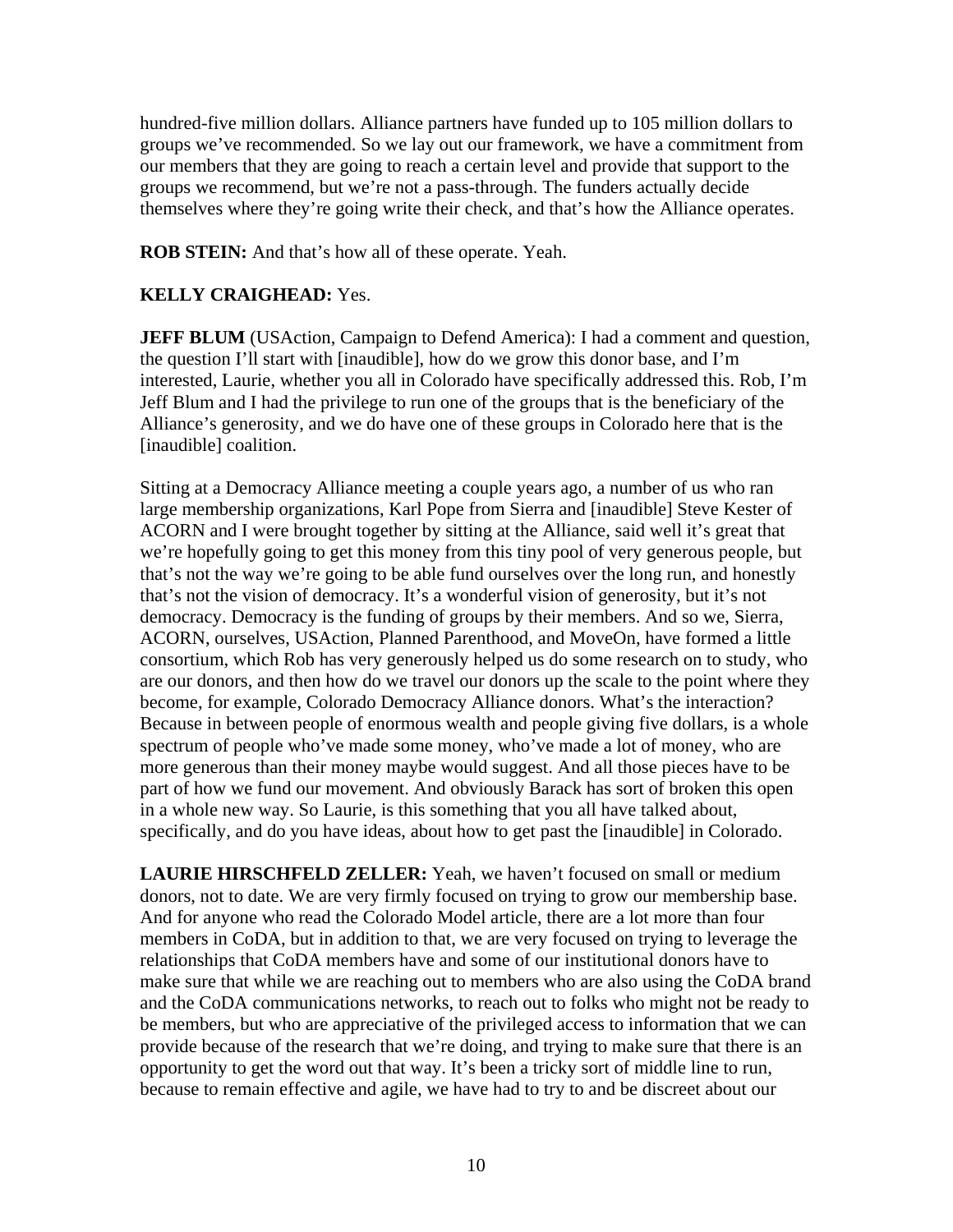efforts. There's a playbook here that you don't want to leave on the table in a Starbucks. But programs like today are sort of a bold new face that we're trying to put on CoDA, to reach out to donors who are potential members, also to reach out to donors who are potential investors. And use the infrastructure that the organizations that we recommend provide the donor base that they have to make sure that there's a validation there that can be helpful to them as well.

**ROB STEIN:** I want to thank Jeff for raising this. And Jeff and I have talked a good bit about this. There cannot be a sustainable progressive movement in America that brings about progressive change without new cultivation of millions of small and medium size contributions. It just can't happen, 'cause there are not enough super wealthy people to write 50,000 or 2 million dollar checks to groups and sustain them over time, there just aren't. I want to put the numbers in perspective, though, a little bit. The reason we're progressives, and we're trying to bring about progressive change is because we have a vision for this country, on all of the issues that we know are of concern to us. In order to bring about progressive change, you need progressive control of government. In order to get progressive control of government, and sustain it, you need an infrastructure; you need organizations to support them.

Political organizations and movement organizations. The reason it is so important to control government is because government is the source of enormous power. One president in this country, when he or she takes office, appoints 2 million people, I mean I'm sorry, appoints 5,000 people to run a bureaucracy, non-military non-postal service of 2 million people, who hire 10 million outside outsource contractors, a workforce of 12 million people, that spends 3 trillion dollars a year.

That number is larger than the gross domestic product of all but four countries on the face of the earth. So the reason we're doing what we're doing and reason and the way we get progressive change, is to control government. That's what this is about. It's about more than that because it's really about progressive change, it's about what we believe, and what we want for our children and for our grandchildren. But in order to get there, we've got to control government. In order to have the infrastructure, I'm going to go over the numbers again about the infrastructure that the right has built, so that we put this in perspective. It's about a billion and a half dollars a year that they're spending in a coordinated way so that they can maximize their ability to control three trillion dollars a year of expenditure. They have a four-hundred million dollar policy institute consortium. They have a 50 million dollar leadership training capability. They have about a 700 million dollar every two years, so about 350 or 400 million dollars a year in the NRA, Focus on the Family, the National Federation of Independent Businesses, that's their mobilization arm, spends about 700 million dollars every two years. And then they have this incredible array of media properties, one of which is focused exclusively on the Christian community, basically in America, particularly the evangelicals, one of which is focused on gun owners, another which is focused exclusively on white men, that's talk radio, talk radio isn't for everybody, not for most of us in this room, and it isn't for most women. It is for white men, and they have 350 hours a week. That's all paid for in the commercial market, it's paid for by advertisers. And it serves their purposes everyday. So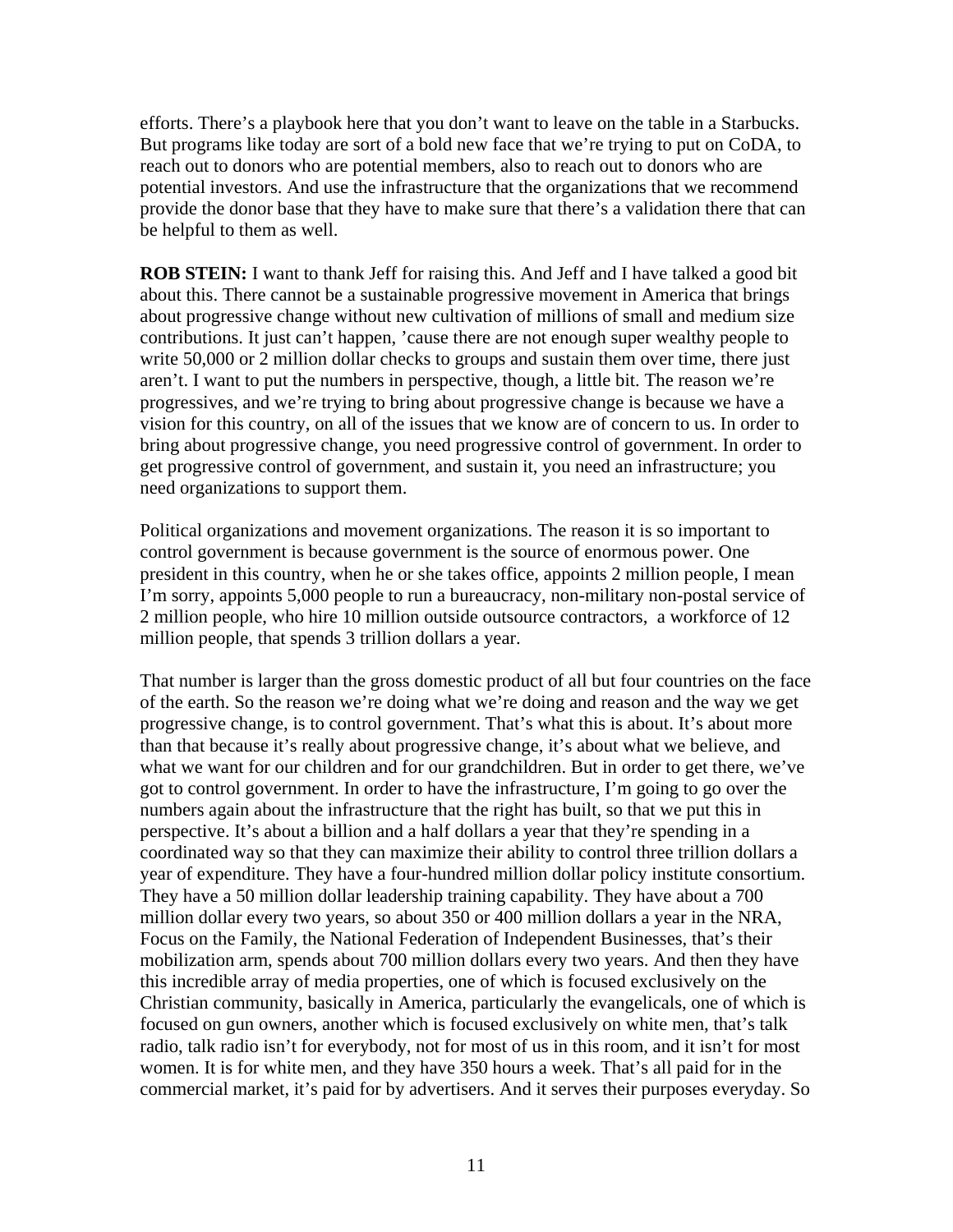it costs about a billion dollars, and we can do it cheaper. So let's say that it cost us, you know, 7, 800, 900 million a year. We're much more efficient than they are. Because we've got the Internet, we've got all kinds of things. But it's big bucks.

If we are going to change America and promote a progressive agenda, in order to do that we have got to figure out ways of effectively generating, mobilizing small and medium donors. Barack Obama, Howard Dean four years ago, Barack Obama now, have figured out ways for candidates to do it on the Internet, very few, I mean MoveOn does a pretty good job of raising money online, some other organizations are getting there, but we haven't really built a machinery that is generating huge amounts of money, but we've got to do it.

I'm sorry for the long-windedness, but it's a very important question. Yes?

**FEMALE QUESTIONER:** Yes, hi, my husband and I, this is the first time we've been exposed to all this with the exception of a private meeting with Laurie, the Alliance, and you keep referring to the progressive agenda, but I don't know exactly what you mean by that, and there's quite a large spectrum between the liberal Dems, the moderate Dems and so forth, and some of us fall more moderately or liberally or vice versa. What is the progressive agenda?

**ROB STEIN:** I'm only hesitating because I could show you three slides that would sort of capture it.

**LAURIE HIRSCHFELD ZELLER:** Do it, Rob, do it.

**ROB STEIN:** Should I do it?

**LAURIE HIRSCHFELD ZELLER:** I'll take the bullet in the short term. Just for Colorado. And Rutt and I have had an argument about this off and on, because he wants to always stress the point that we're a very moderate state, we tend to elect moderates statewide, and you're certainly right about that. But 60% of Colorado voters identify themselves as pro-choice, 73% identify themselves as conservationist. More than 80% will tell you that they think that there should be more state funding for the public schools. Those are all progressive values. And I think we share all of those. And I think that CoDA's relationships among members is willing to say "we have these values, we're not going to let issues, as in a particular ballot measure, or something divisive, have an impact on the alliance that we've built and the achievements that have come out of that." Fair assessment?

**MALE QUESTIONER:** Yeah, just to follow up on that a little bit. You know, if you want people in office, want someone in office that exactly meets all of your criteria, that fits all of your values, that mirrors what you deeply believe, then run for office.

(laughter)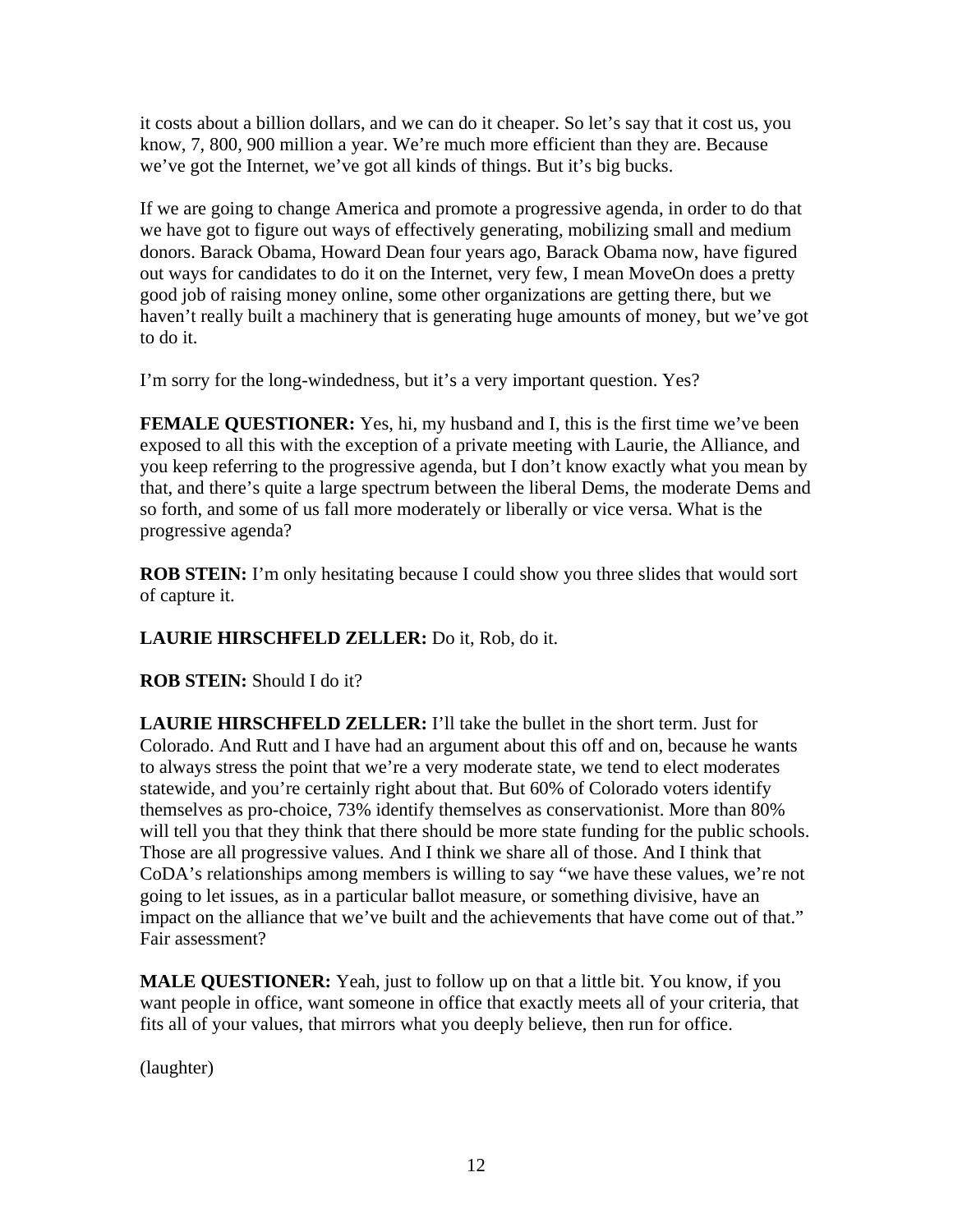But the reality of it is that you have to find ways to elect people who will support most of what you care about, and you have to be a little forgiving. It has to be a larger tent. You can't have a whole string of litmus tests about what it means to be a progressive. But there are some things that we all share as progressives. I think the fact that we see the world as larger than ourselves. That we have a sense of community that really involves bringing a lot of people together and working through issues together. And I think that to me at least that's a lot of what it means. But we've got a man here with three slides, and I think we ought to let him speak.

**ROB STEIN:** And I feel very deeply about this, so I'm going to actually.....

**LAURIE HIRSCHFELD ZELLER:** Can people see over our heads? (inaudible)

**ROB STEIN:** So, these 87 words are the foundation of our country. This is what our Founders, the blessing that they gave us. These words define, they're the fundamental basis of human dignity, they're the unifying spirit of a free people, and they're the rationale for self governance. These three values that flow directly out of the preamble and the Declaration of Independence, are values that conservatives and progressives share. They're deeply important American values about freedom and we share them. We may think differently a little bit about them than conservatives do, progressives may, some progressives may, think differently, it's not, for progressives every freedom isn't a freedom from intrusion from the government, but we believe in these core values.

These three values you will never see in a conservative statement of their core values. You'll never see them. And you'll barely ever hear them. And what is so remarkable about the progressive ideal is that we deeply understand the tension between freedom and justice. And we are willing to live with it and struggle with it every single day. You also will not see these in a recitation of conservative values, because they don't think of government as promoting human happiness or of engaging in mutual responsibility.

So these values, core values, inspire a progressive ideal that need to be translated into a set of policies. And are we perfect in articulating these policies? We've come far in health care; I think we know what we're talking about in terms of education. Are we as good yet- and I think we know as progressives what a humane immigration policy are, is, are we good yet – in terms of  $21<sup>st</sup>$  century progressive economics? No. In my judgment, no. We don't have the language, we don't have the framework, we still need to work on it.

There is a phenomenal article, the cover story in the New York Times Magazine last Sunday, it was on Obamanomics. And it is as nuanced, as analytic a piece on how Barack is struggling with markets, versus the role of government. And it isn't easy, we're in a new economic era, lots of things are happening, and he's struggling with them.

So these are the issues that these values that we have – freedom, and equality, mutual responsibility, consent of the governed, which is about democracy and how democracy works, these are the issues that must be infused with those values. This is the progressive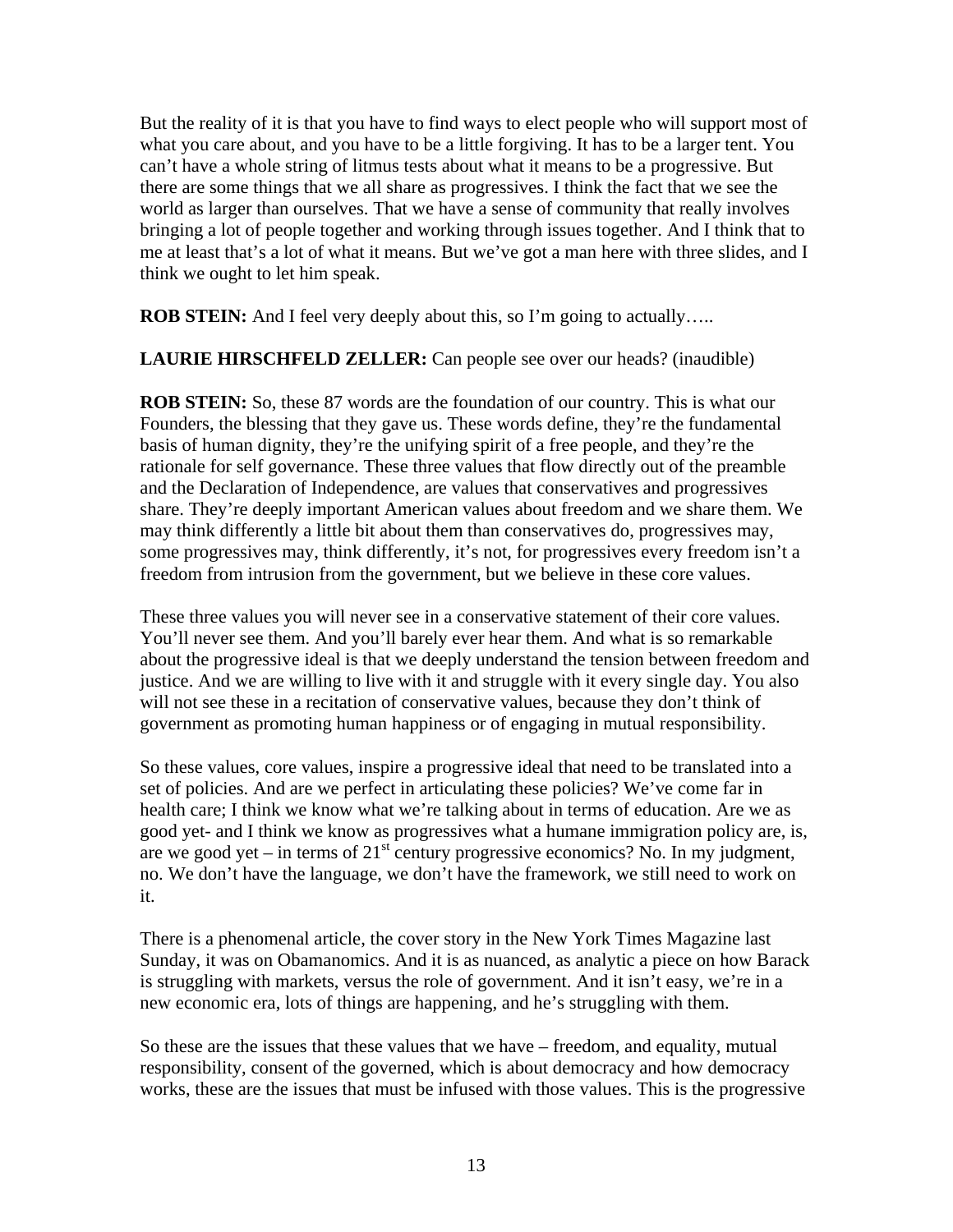agenda. So, and the work that we're doing, in all of these organizations, and the template, the screen, that gets applied, are, are these organizations promoting these values, working on these issues. That's how we think about it.

#### **UNIDENTIFIED FEMALE PANELIST:** Joe.

**MALE QUESTIONER:** Hello. Thank you first for all the work that you're doing. I'm just so personally thrilled to be able to take this in and know that this work is going on and I have a fantastic 30-year vision for my son now that he's two and a half, so…

(laughter)

One of the things that's obviously really bothered me is G-O-T-V but [inaudible] election integrity [inaudible] in the election integrity movement.

**LAURIE HIRSCHFELD ZELLER:** Thanks just here in Colorado, this is where the relationships with the different organizations and some donor activism is just really crucial. There is a, there are a number of different 5-0-1-C-3s working on these issues. P-FAW [People for the American Way] has a national effort that has a local presence. Through the America Votes table here in Colorado is working on these issues. Common Cause has a program called "Just Vote, which builds on the fairvoteColorado.com and they're collaborating on making sure that the administration of the election is going to be competent to begin with, but also that there is voter protection elements that ensure that people's rights are protected. Could I just throw that to Rutt for a minute, because he's got some background on this…

**RUTT BRIDGES** (former CoDA chairman): Some issue we've been working a long time something, and we saw what happened two years ago here in Denver, we had a lot of people that were denied the right to vote, mostly because of just very poor administration of the elections, problems related to that. And so the problem isn't so much in Colorado that we have devious people that are trying to discourage different elements from showing up and voting. That really doesn't happen so much here, but things can happen, just in terms of election administration that prevent people from being able to exercise their right to vote. So there are a lot of different challenges. We're monitoring, for example, who the new county clerks are, the ones with less experience, we're meeting with those people and talking with them about potential issues that we've seen in other places, and we've had a continuous change of election laws in Colorado. And that's created some real problems, and we have another set of election laws to deal with in this election. And so we're looking at how people are addressing those and how they're administering them. But we're also pushing hard on absentee ballots. In Colorado, we now have permanent absentee ballots. And so the more people that we can get to sit and vote at their kitchen table, a couple of things about that. One is they're more likely to vote if they have an absentee ballot in their hand. The other thing is they're more likely to vote down the ticket, and we have so many initiatives on the ballot this year that people really need the opportunity to be thoughtful about how they vote on those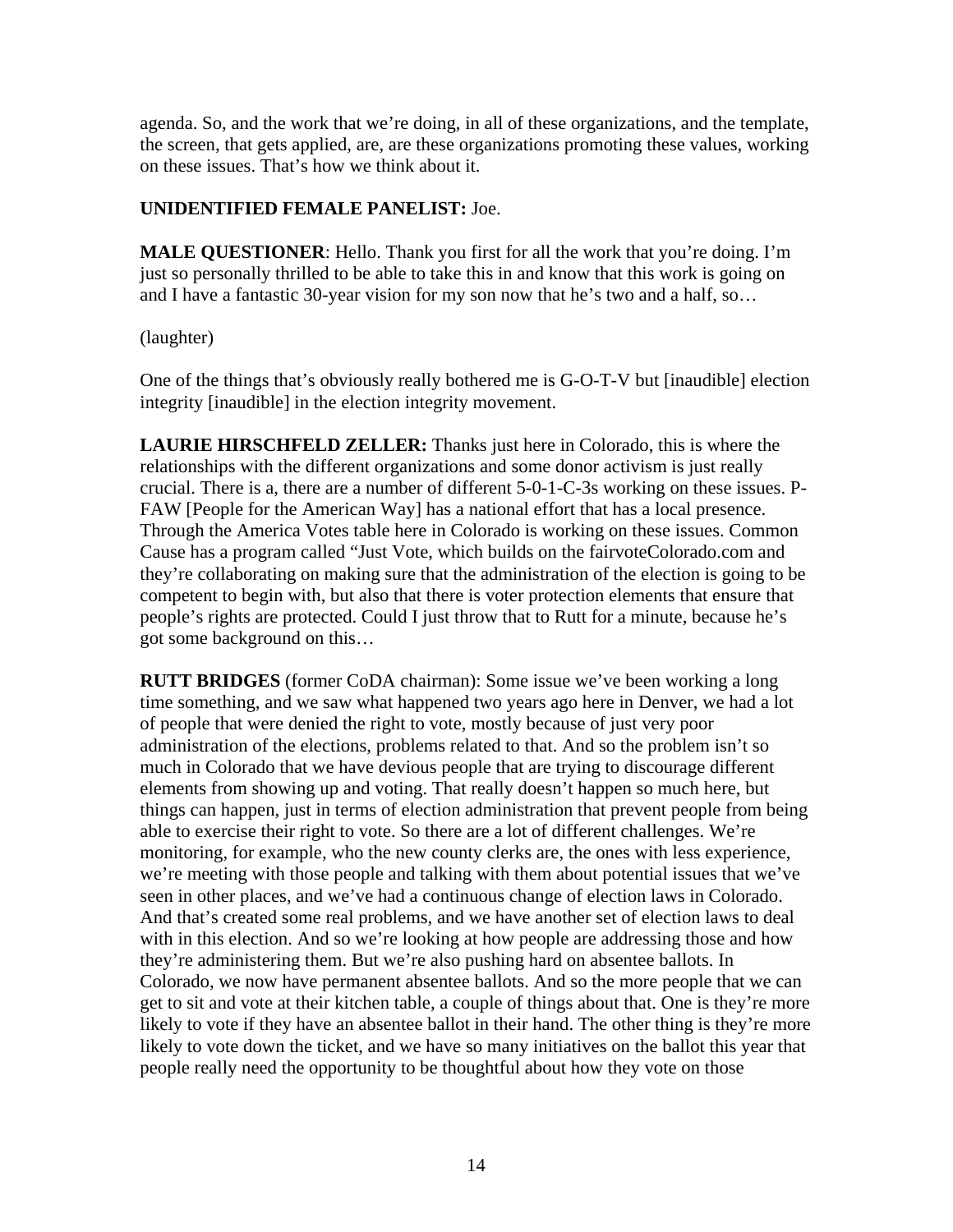initiatives because frankly some of them sound real good, but they are absolute disasters for the state.

**FRANK SMITH:** And I'll mention one more thing, at the Democracy Alliance we've got an election, a multi-million dollar election administration program, funding organizations like the Lawyers' Committee, the Brennan Center (NYU), we're funding a national voter hotline. We're also funding an organization that sued the governor and the secretary of state of New Mexico last time. And as a result of discovering that lawsuit, ended up throwing out all their computerized machines. It then led to the new secretary of state in California, because they proved how easily these machines could be manipulated, throwing out the machines, and it's resulting in discovery against Diebold in Ohio, not right now, but it's very, very, I mean they're suing now in Ohio to get back all the money that they paid for these machines because the…

**RUTT BRIDGES:** [inaudible] it's just thank you, thank you [inaudible].

[crosstalk]

**RUTT BRIDGES**: I want to ask a secretary of state question.

[crosstalk]

**RUTT BRIDGES**: Listen, I wanted to add one quick follow up to that because you mentioned the [inaudible] premier but to me [inaudible] I don't mean to get into a policyparticular thing, but the whole idea that our elections have been privatized is one of the fundamental problems that we've got.

### **LAURIE HIRSCHFELD ZELLER**: Exactly.

**RUTT BRIDGES**: I don't know whether that's on your radar but that would be [inaudible].

### **FRANK SMITH:** It is.

**LAURIE HIRSCHFELD ZELLER:** There's a progressive value.

**RUTT BRIDGES**: Yeah.

**LAURIE HIRSCHFELD ZELLER**: Chris, wanted to jump in here?

**UNIDENTIFIED MAN** (possibly FRANK SMITH): Well there's also an organization, one of the D-A partners, Democracy Alliance partners, decided that there was a window and that started a thing called S-O-S, Secretary of State Project, and they're focused on replacing the secretary of state in every state in the United States. And they actually take credit for a couple that they've done so far.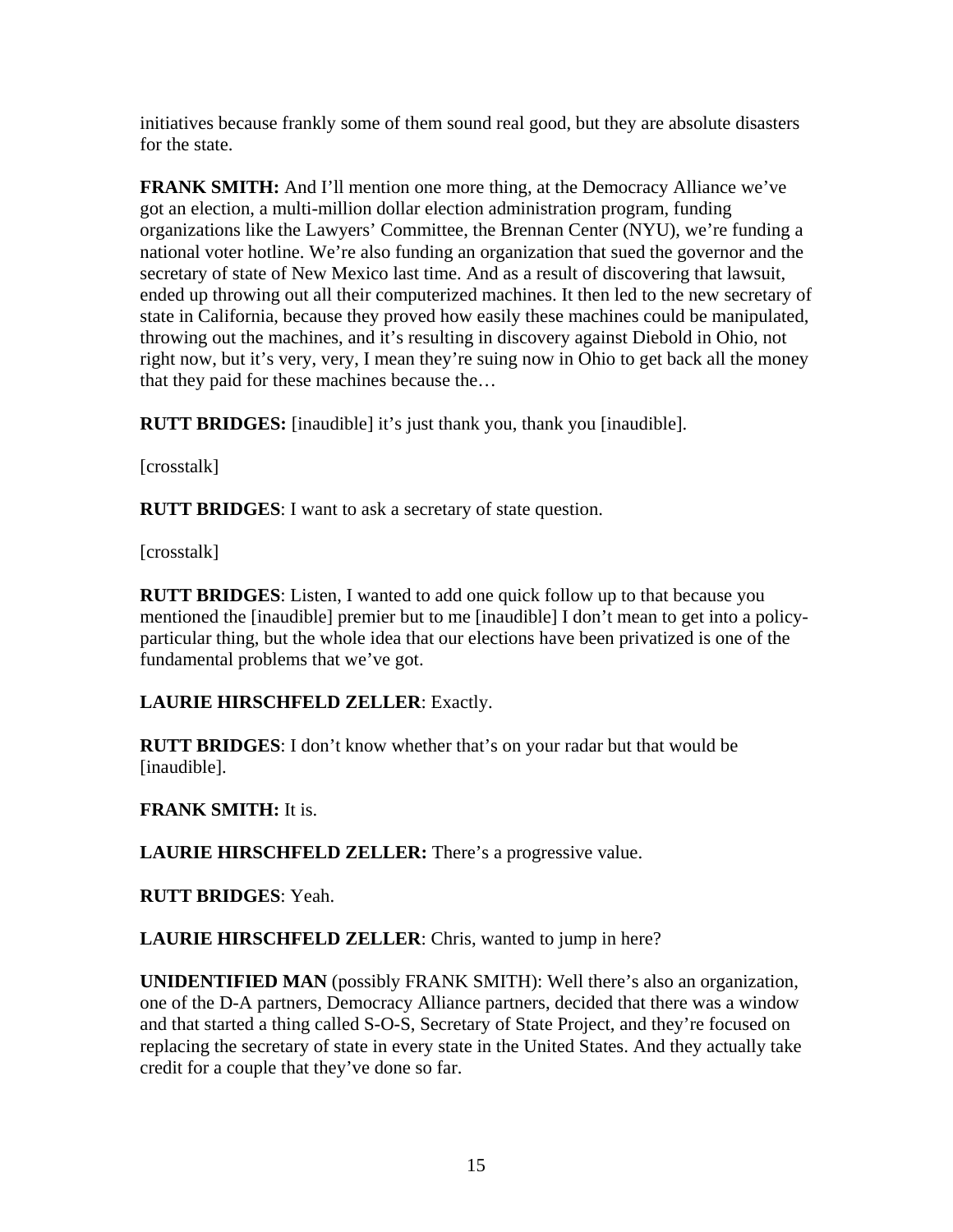(Crosstalk, laughter)

**ROB STEIN:** Mike, Mike, and then the lady in the black dress. [inaudible]

**QUESTIONER**: If you're like me, I'm getting to that stage in the four-year cycle where I'm like, spend most of my days muttering about how do we win, how do we win. And I can't see how we don't get there without white working class voters in a few key states and you all have done a great job talking about all the great things that you all did but talk a little bit more about the groups that are doing that work, where they're doing it, what they're investing in in terms of [inaudible].

**FRANK SMITH:** Well, Jeff's gone but USAction has chapters and they've a got membership in places like Wisconsin that is that white working class vote. We've also had a couple of other projects that grew out of D-A work this year, that we're funding organizations like Working America, which has got a door to door membership canvass in states like Colorado, Ohio, Michigan, Wisconsin, in those states where we've got to get to those constituencies on economic issues and to convince them that four more years of Republican ruin is going to, what, what that's going to mean for their lives. So there is a big program in these crucial states, it's just under-funded at this point.

**ROB STEIN:** And here's the reason why Mike's question is so important. In 2004, 27 million white men voted for George Bush, and 16 and a half million men voted for John Kerry. And so, and they have been maintaining a conversation through Fox News and Rush Limbaugh and Michael Savage and all of their media, with those 27 million white men, and so it is a huge challenge.

**LAURIE HIRSCHFELD ZELLER:** It seems to me that white men are the problem here.

**ROB STEIN:** White men are a huge problem.

**UNIDENTIFIED MAN**: Present company notwithstanding.

[crosstalk, laughter]

**ROB STEIN:** First this lady and then you sir.

**FEMALE QUESTIONER:** First of all I'm really enjoying some point/counterpoint between the national strategy and also the state strategy, I want to preface this with, I'm a stone throw from Regent university and CBN and obviously live in Virginia, a southern state. What, if anything, have we done, and are we doing, to sort of pursue a southern strategy? With so many electoral votes have such a deep bench in the conservative movement, it just seems like there's a lot of work to be done. And how do we put a foothold in there?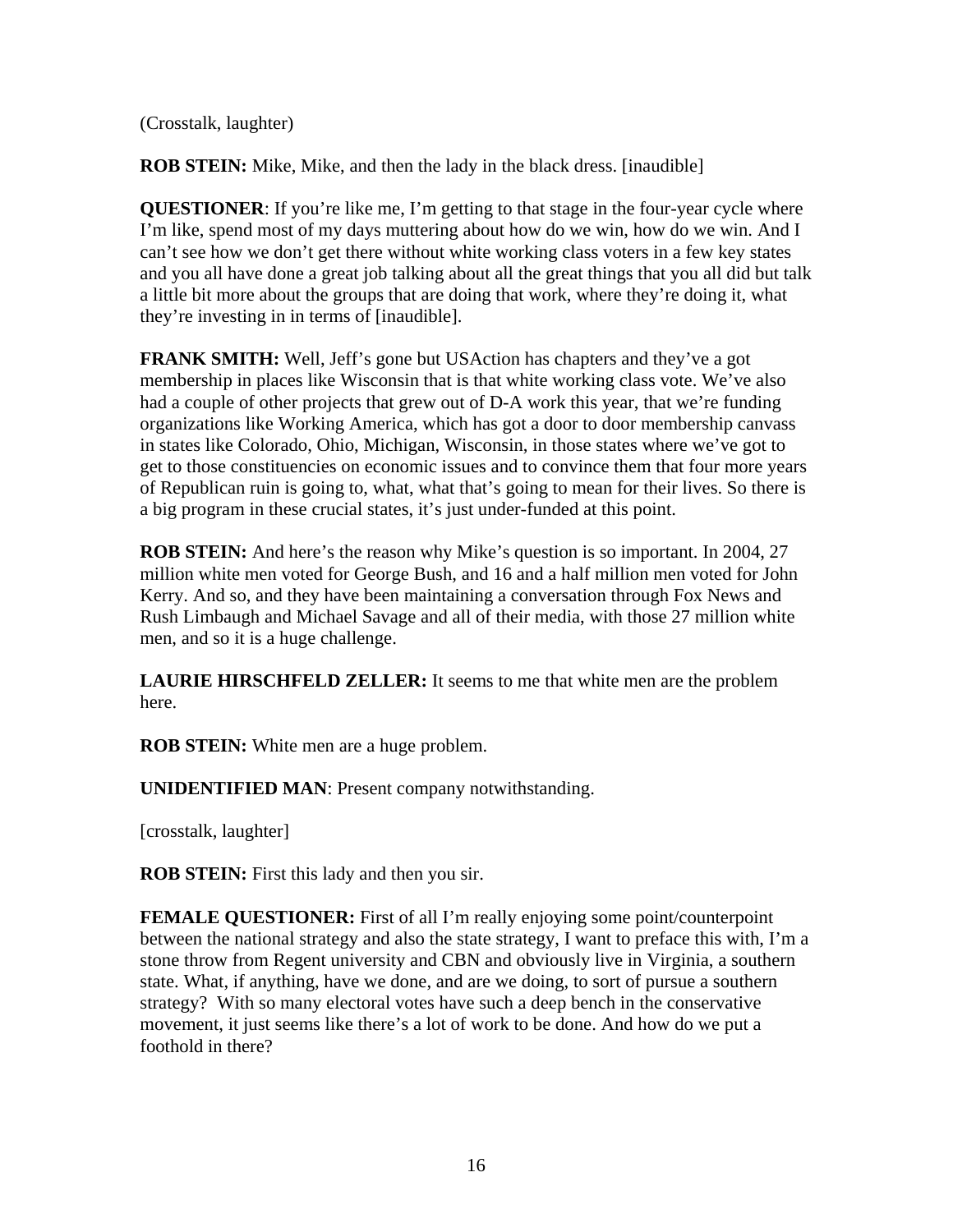**ROB STEIN:** I'll start this. The truth is, we haven't. I mean, that's the truth. Barack has begun to, right? He's very serious about Georgia, he's very serious about North Carolina, he's very serious about Virginia, and maybe one or two other states. But the truth is, while we have funded a couple of projects, push...

#### **UNIDENTIFIED MAN**: Push Back.

**ROB STEIN:** Push Back is organizing in some states, in some southern states, and that's really long term. We as a group of organizations have not focused on in a really big way. It's a heavy lift. It's very important.

**FRANK SMITH:** Mention North Carolina, though.

**ROB STEIN:** Well North Carolina- I mean, huh, it's very exciting, because a group of major donors have now gotten together. And they're doing some funding this cycle but they're sort of waiting till after the hullabaloo of the presidential. And they're ready to go and they've got a good C-3 C-4 that's been operational for a long time, but they need a lot of the other pieces. They're bringing in folks from Colorado to help train them and teach them how to do it. We're going to have a great capacity in North Carolina by 2010.

**FRANK SMITH:** But Virginia's a perfect state to try and organize something like this though.

**ROB STEIN:** Right. Yes, and then yes sir.

**RON STIEF** (Faith in Public Life): Ron Stief at Faith in Public Life, and Rob we've talked a little bit about this, and I came in late, I'm actually here sussing this out because we have a panel of faith voters at 3 o'clock, with Celinda Lake and Jim Wallace and others in here. And there's this whole movement and emergence of the national faith community that's happening here at this convention, and I think I might have missed if you said anything earlier about trying to do some sort of a sectoral analysis in 2009 and beyond, where we really start to bring in some of the emerging sectors that are getting it, around trying to do policy, and also taking advantage of the infrastructure that you're building.

Our work in Colorado through [inaudible] Colorado Progressives Coalition [inaudible] it's so important that this infrastructure is being built and we have our faith partners [inaudible] now and so I was wondering if there's some sort of sectoral analysis that you're thinking of. It's hard to imagine any [inaudible] for the next eight weeks, but I'm trying to think ahead.

[crosstalk]

**RON STIEF**: Could you address that, Rob? Does the…

[crosstalk]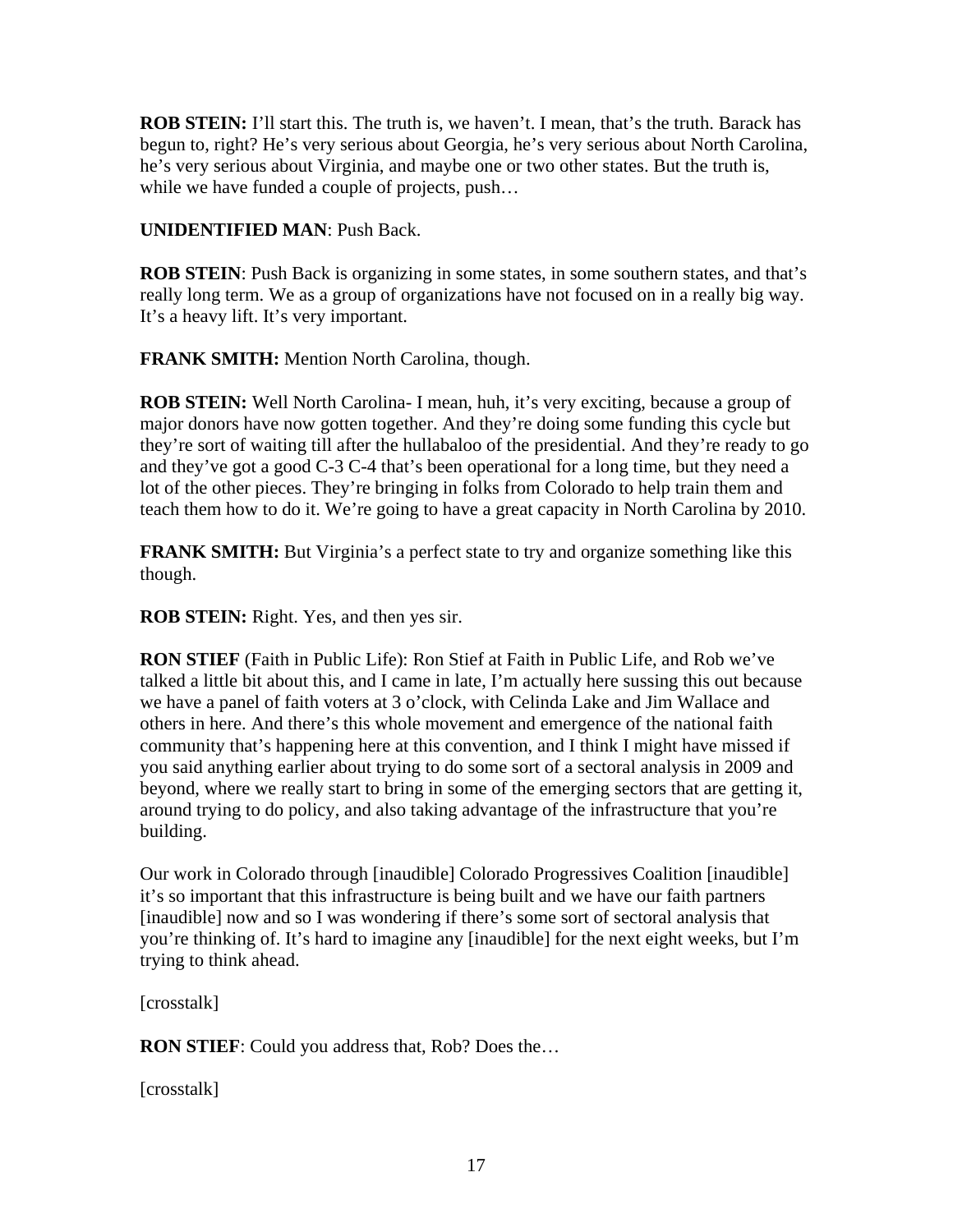**RON STIEF:** ...energy that is with the emerging sectors, you, faith, groups that are coming of age in the next steps of this election cycle.

**ROB STEIN:** Well, we have just gone through, because we recommend to our partners on a two year cycle, the groups that we're now supporting are recommended to them in the spring of 2007. So they've been funded by our partners, 2007, 2008. So we use 2008 at the staff level and at the partner level to do a zero base analysis of everything we've done to date and to look at the major trends, including faith, and youth, and racial trends, and unmarried women, the big constituencies that are critically important. And so now, all of that is coming to a [inaudible] strategy meeting to the board, and decisions are being made about our portfolio going forward, which should include some capabilities that touch some of these [inaudible].

So Al is going to get the last, well this gentleman had a question, and then Al is going to get the last question, and then I'm going to show you one last slide.

[laughter]

**MALE QUESTIONER:** I'm [inaudible]. What's the process by which you decide what, who are your partners, and what resources they get and you didn't mention any health care related organizations. Are there any partners for the health care related organizations at a national level or at a [inaudible] state level?

**UNIDENTIFIED FEMALE PANELIST**: How sad is Jeff Blum that he left?

**FRANK SMITH:** Well yeah, USAction is the A-P-O that we're working with who's probably most intimately involved in the health care fight. They also have a big grant from Atlantic Philanthropy. There's a big coalition with unions and citizen groups to try and push the next Congress for health care legislation. And we know one thing for sure, is that there is going to be increased margins in the House and Senate for Democrats, and if Barack Obama is elected, health care is going to be at the top of the agenda. So we've got to be prepared to help fight against the forces that want to keep the status quo on health care in the next Congress.

**KELLY CRAIGHEAD:** But can I just say one thing about that? Laurie had said it during her presentation; it's true for both of us, we really do stay away from funding single issue entities, but we provide support and recommendations for groups, multi issue groups, all of whom are doing some piece of health care. I think it's just USAction who's really taken kind of a leading role in coordinating the groups.

**FRANK SMITH:** CAP, I mean ideas groups are all doing the policy work on it too.

**ROB STEIN:** And there's an affinity group of the partners in the Alliance, who are health care funders, health care policy funders, and they've gotten together, they meet at everyone of our conferences, they share information, they have pushed the board and the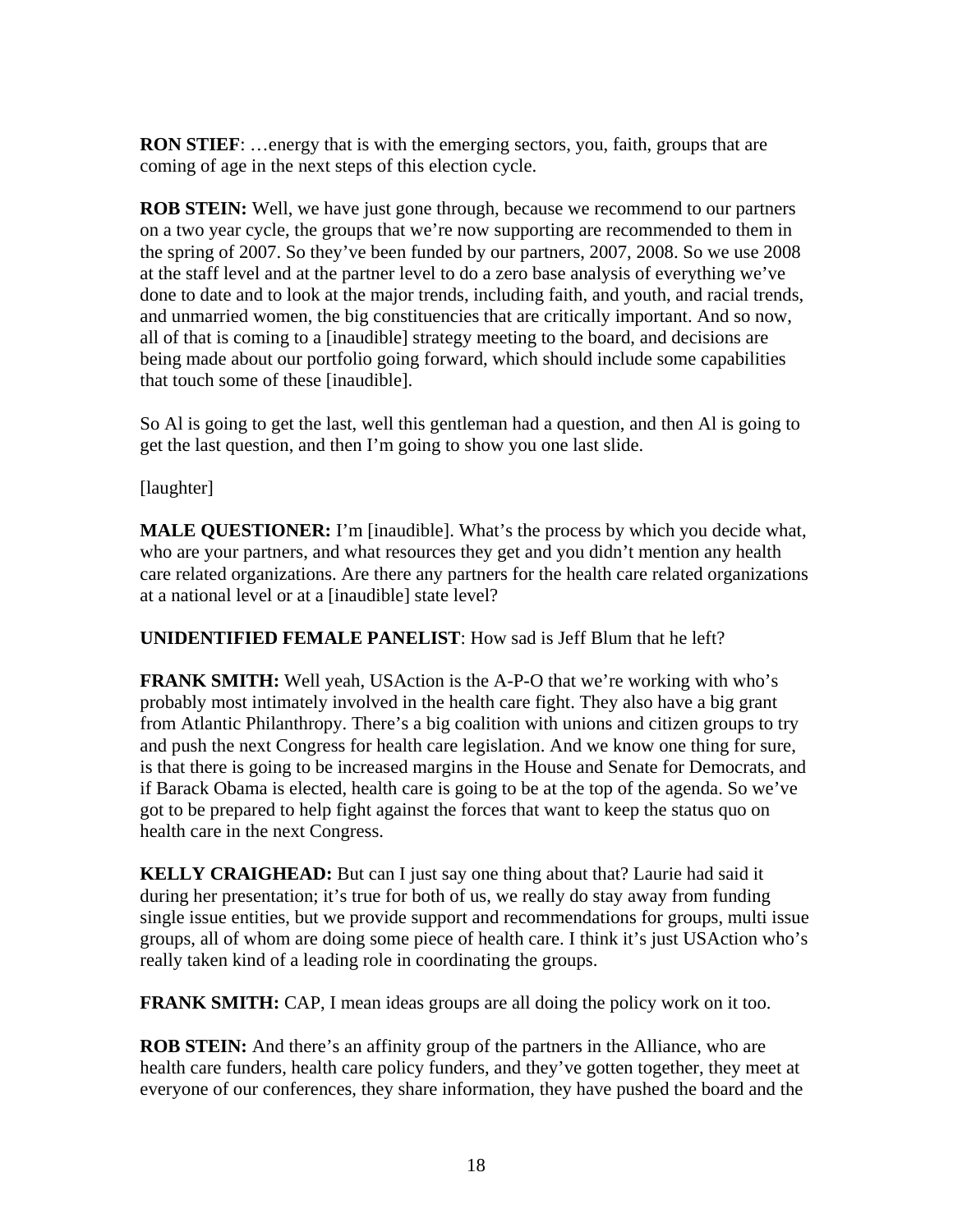strategy committee to focus till they're sure that we're funding groups that focus on health care, so it's a very vibrant issue. The same thing is true for the education within the alliance. A group of partners who care deeply about education, a group of partners who care deeply about environment, and while we don't go out and fund individual groups in each of those sectors, we fund multi issue groups that are working with those individual focus groups, those single issue groups, in coordination and collaboration. We're trying to bring a greater cohesion to the work of the progressive movement.

**MALE QUESTIONER:** Rob, the question I have and a question I have for all of you, I wanted to ask it as a simple question. If we look past November, what do we see as the most significant challenges in continuing to be effective as a progressive movement? But then when I think about that question, I wanted to be more specific about it because in listening to this presentation and this conversation, one gets the impression, to some extent, that progressive is synonymous with or is just a euphemism for Democrats, or the Democratic Party. And all that would suggest that there is harmony here, that progressives and Democrats are the same. But if you look at the demographics across the country, we see something interesting happening and that is that increasingly we have an awful lot of people who do not regard themselves as partisan. What they really want is a better country. What they want are the things that are mentioned here. They want better policies. And so, in framing the question that I have for you, then how do we define the challenge here, and how do we ensure that the Democratic Party, if that's our party, or the Republican Party, are such that they do indeed represent us. Another way of saying this is, Where is politics going?

**KELLY CRAIGHEAD:** I was going to such a different place, Al. And all of those people that you mentioned, the non-partisan progressives, they're all in the Democracy Alliance. That, I mean for us it has been one of the challenges, a majority of our partners are partisan. The majority of whom are Democrats. We do have some Republicans: they are all progressives. I think that's where, we're three and a half years old, we've had some struggling because we do have a civic engagement portfolio that does have some focus on voter registration and G-O-T-V efforts and one of the big things on the horizon, which is where I thought you were going, is re-districting. It is going to impact power for the next 30 years, it is how we are thinking beyond this election.

But I think, you know, part of our challenge is, and Rob, someone said that, everyone said it in their presentation- is about power, and government, and controlling government, and how do you then shape those policies and those outcomes to meet our vision of a progressive America?

And I think what we try to do at the Democracy Alliance is help provide some structure and understanding; you know, what is the role of a candidate? What are the roles of committees? What are the roles of state parties and national parties, and where do independent expenditures fit in? And where do independent expenditures fit in for a single election cycle? Or what we do, which is much broader and much more long term, and I think part of how we get to this place where I don't think there's going to be total harmony, but at least maybe there could be some understanding of what each of us is